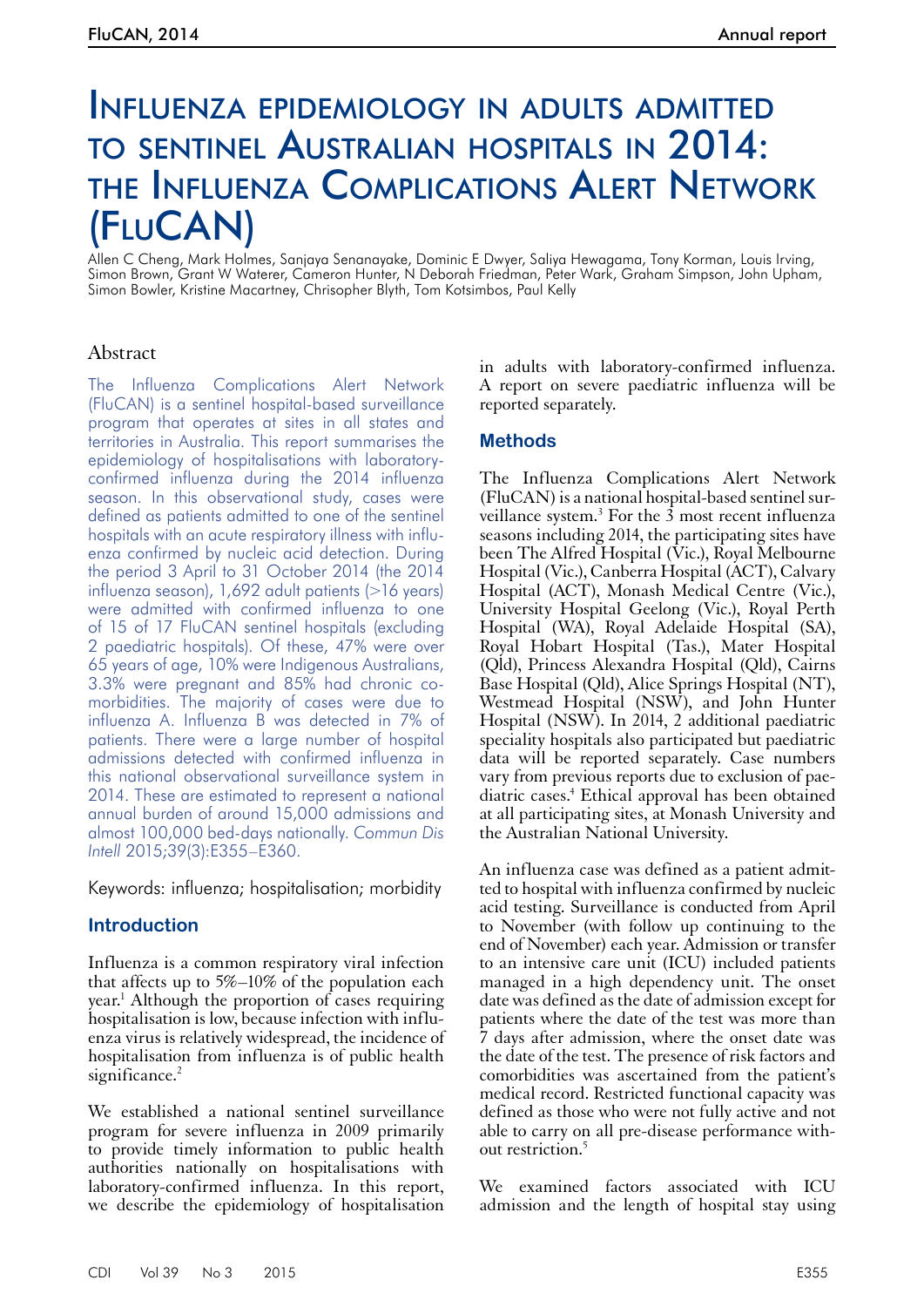multivariable regression. Factors associated with ICU admission were determined using a logistic regression model, with factors retained in the multivariable model if *P*<0.2. Factors associated with the length of hospital stay were modelled using a linear regression, as the mean duration of stay was the parameter of interest. Standard errors were estimated using bootstrapping (1,000 replicates) to correct for non-normality of residuals due to the skewed distribution of length of stay.

## **Results**

During the period 5 April to 31 October 2014 (the 2014 influenza season), 1,692 patients were admitted with laboratory-confirmed influenza to one of 15 FluCAN non-paediatric sentinel hospitals. The peak rate of admission was highest in early September, and varied by jurisdiction between mid-August and mid-September (Figure). The majority of cases were due to influenza A, but 115 (6.8%) were due to influenza B. The proportion due to influenza B varied by site from 1 of 55 cases (2%) at the University Hospital Geelong, to 32 of 180 cases (18%) at Westmead Hospital.

Of these 1,692 patients, 793 (47%) were more than 65 years of age, 169 (10%) were Indigenous Australians, 56 (3.3%) were pregnant and 1,433 (85%) had chronic co-morbidities (Table 1 and Table 2). Of the 1,283 patients (76%) where influenza vaccination status was ascertained, 636 (50%) had been vaccinated. The most commonly reported co-morbidities were respiratory disease, cardiac disease, immunosuppression and diabetes. Of the total, 684 (40%) patients reported a restriction in functional status and 111 ( $\overline{6.6\%}$ ) were resident in an aged care facility.

#### **Figure: Date of admission in patients hospitalised with confirmed influenza, 5 April to 31 October 2014**



By week beginning on listed date; representing date of admission (or date of influenza diagnosis if acquired less than 7 days in hospital).

|                           | Influenza type |               |              |               |              |               |              |               |        |      |
|---------------------------|----------------|---------------|--------------|---------------|--------------|---------------|--------------|---------------|--------|------|
| <b>Characteristic</b>     | A/H1N1/09pdm   |               | A/H3N2       |               | A/unsubtyped |               | B            |               | Total* |      |
| Total                     | 271            |               | 309          |               | 993          |               | 115          |               | 1,692  |      |
| Age group                 | $\mathsf{n}$   | $\frac{9}{6}$ | $\mathsf{n}$ | $\frac{9}{6}$ | $\mathsf{n}$ | $\frac{9}{6}$ | $\mathsf{n}$ | $\frac{9}{6}$ | n      | %    |
| 16-49 years               | 126            | 46.5          | 67           | 21.7          | 276          | 27.8          | 37           | 32.2          | 507    | 30.0 |
| 5-65 years                | 79             | 29.2          | 53           | 17.2          | 234          | 23.6          | 26           | 22.6          | 392    | 23.2 |
| 65-79 years               | 51             | 18.8          | 107          | 34.6          | 250          | 25.2          | 24           | 20.9          | 434    | 25.7 |
| 80+ years                 | 15             | 5.5           | 82           | 26.5          | 233          | 23.5          | 28           | 24.3          | 359    | 21.2 |
| Male                      | 136            | 50.2          | 149          | 48.2          | 436          | 43.9          | 52           | 45.2          | 776    | 45.9 |
| Indigenous                | 11             | 4.1           | 4            | 1.3           | 146          | 14.7          | 8            | 7.0           | 169    | 10.0 |
| <b>State or territory</b> |                |               |              |               |              |               |              |               |        |      |
| <b>ACT</b>                | 39             | 14.4          | 100          | 32.4          | 9            | 0.9           | 10           | 8.7           | 158    | 9.3  |
| <b>NSW</b>                | 32             | 11.8          | 124          | 40.1          | 137          | 13.8          | 39           | 33.9          | 335    | 19.8 |
| <b>NT</b>                 | $\mathbf 0$    | 0.0           | $\mathbf 0$  | 0.0           | 131          | 13.2          | 9            | 7.8           | 140    | 8.3  |
| Qld                       | 19             | 7.0           | 17           | 5.5           | 172          | 17.3          | 13           | 11.3          | 221    | 13.1 |
| SA                        | 1              | 0.4           | 0            | 0.0           | 301          | 30.3          | 15           | 13.0          | 317    | 18.7 |
| Tas.                      | 30             | 11.1          | $\Omega$     | 0.0           | 22           | 2.2           | 3            | 2.6           | 55     | 3.3  |
| Vic.                      | 107            | 39.5          | 46           | 14.9          | 221          | 22.3          | 16           | 13.9          | 391    | 23.1 |
| WA                        | 43             | 15.9          | 22           | 7.1           | 0            | 0.0           | 10           | 8.7           | 75     | 4.4  |

# **Table 1: Demographic characteristics of hospitalised adult patients with confirmed influenza**

4 patients with disease with multiple subtypes included in total.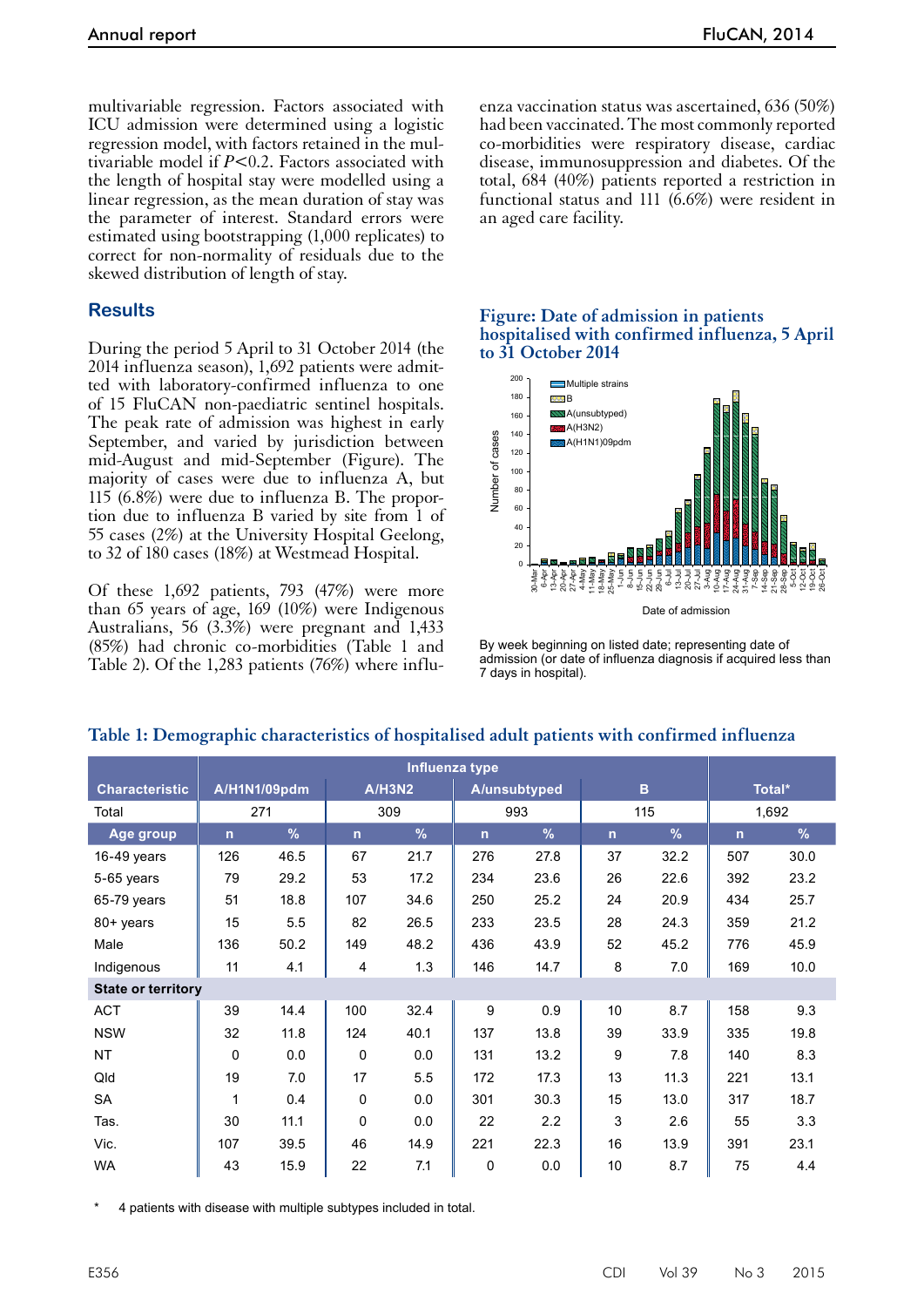|                              | <b>Not admitted to intensive</b><br>care unit |      | <b>Admitted to intensive care</b><br>unit |      | <b>Total</b>   |      |  |
|------------------------------|-----------------------------------------------|------|-------------------------------------------|------|----------------|------|--|
| Total                        | 1,481                                         |      | 211                                       |      | 1,692          |      |  |
|                              | n                                             | $\%$ | $\mathsf{n}$                              | $\%$ | $\overline{n}$ | %    |  |
| Pregnancy                    | 52                                            | 3.5  | 4                                         | 1.9  | 56             | 3.3  |  |
| Nursing home resident        | 109                                           | 7.4  | $\overline{2}$                            | 0.9  | 111            | 6.6  |  |
| Restricted functional status | 610                                           | 41.2 | 74                                        | 35.1 | 684            | 40.4 |  |
| <b>Medical comorbidities</b> | 1,252                                         | 84.5 | 181                                       | 85.8 | 1433           | 84.7 |  |
| Chronic cardiac disease      | 511                                           | 34.5 | 61                                        | 28.9 | 572            | 33.8 |  |
| Chronic renal disease        | 224                                           | 15.1 | 27                                        | 12.8 | 251            | 14.8 |  |
| Chronic renal disease        | 589                                           | 39.8 | 111                                       | 52.6 | 700            | 41.4 |  |
| <b>Diabetes</b>              | 383                                           | 25.9 | 45                                        | 21.3 | 428            | 25.3 |  |
| Chronic liver disease        | 67                                            | 4.5  | 16                                        | 7.6  | 83             | 4.9  |  |
| Immunosuppressed             | 279                                           | 18.8 | 31                                        | 14.7 | 310            | 18.3 |  |
| Chronic neurological disease | 260                                           | 17.6 | 20                                        | 9.5  | 280            | 16.5 |  |
| Influenza vaccination        | 580/1,132                                     | 51.2 | 56/151                                    | 37.1 | 636/1,283      | 49.6 |  |
| Influenza subtype            |                                               |      |                                           |      |                |      |  |
| A/H1N1/09pdm                 | 216                                           | 14.6 | 55                                        | 26.1 | 271            | 16.0 |  |
| A/H3N2                       | 274                                           | 18.5 | 35                                        | 16.6 | 309            | 18.3 |  |
| A/unsubtyped                 | 885                                           | 59.8 | 108                                       | 51.2 | 993            | 58.7 |  |
| B                            | 102                                           | 6.9  | 13                                        | 6.2  | 115            | 6.8  |  |
| Multiple strains             | 4                                             | 0.3  | $\mathbf 0$                               | 0.0  | 4              | 0.2  |  |
| In hospital mortality        | 23/1,330                                      | 1.7  | 21/186                                    | 11.3 | 44/1,516       | 2.9  |  |

#### **Table 2: Risk factors, severity and outcomes in hospitalised adult patients with confirmed influenza**

## **Presentation and treatment**

For 1,546 patients with laboratory-confirmed influenza where the duration of symptoms was known, the median duration of symptoms prior to admission was 3 days (interquartile range (IQR): 2, 5 days). Of patients with influenza, 950 (56%) received oseltamivir; of these, 299 were known to have received oseltamivir within 48 hours of symptom onset. The duration of hospital stay was similar in patients that did not receive antivirals (median 4 days, IQR 2, 7 days), received antivirals within 48 hours of symptom onset (4 days, IQR 2, 7 days) or who received antivirals more than 48 hours after symptom onset (5 days, IQR 3, 8 days).

#### **Admissions to intensive care**

Of all cases, 179 patients (10.6%) were initially admitted to ICU and a further 32 (2%) were sub-<br>sequently transferred to ICU after initial admission to a general ward. In a multivariate model, elderly patients and nursing home residents were associated with a lower risk of ICU admission in patients admitted to hospital with laboratory-confirmed influenza Table 3). In this model, medical comorbidities were associated with a higher risk of ICU admission and pregnancy was associated with a low risk of ICU

admission, but these differences were not statistically significant. There were no significant differences in the risk of admission by influenza type.

#### **Outcome**

The mean length of hospital stay for all patients was 6.6 days. Admission to ICU was associated with an increase in mean hospital length of stay of 8.3 days compared with those not admitted to ICU; other factors associated with a prolonged length of stay included medical comorbidities and restricted pre-morbid functional capacity. Factors associated with a shorter length of stay included pregnancy and Indigenous ethnicity (Table 4).

Of the 1,516 patients where hospital mortality status was documented, 44 (2.9%) patients died, which included 21 patients in ICU. Of all in-hospital deaths, 32 (7 $3\%$ ) were patients more than 65 years of age, 43 (98%) had medical comorbidities and 2 (1.9%) were Indigenous Australians. Significant medical comorbidities in patients who died following admission with laboratory-confirmed influenza were recorded as chronic cardiac disease  $(n=19)$ , chronic respiratory disease  $(n=23)$ , immunosuppression  $(n=11)$ , diabetes  $(n=14)$  and renal disease (n=9).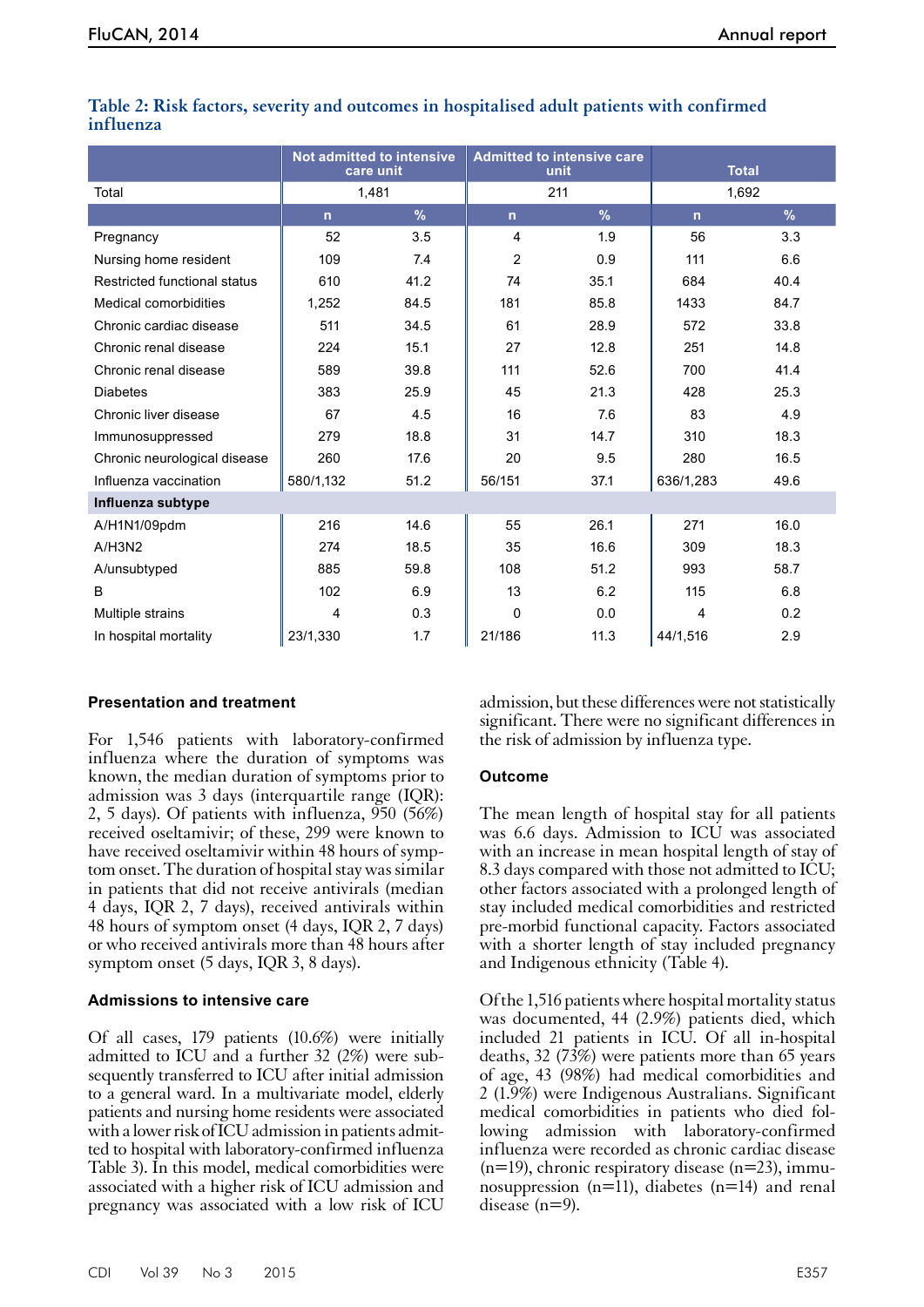| Variable                     | <b>Crude odds ratio</b><br>(95% CI) | $P$ value | <b>Adjusted odds ratio</b><br>(95% CI) | $P$ value |  |  |  |
|------------------------------|-------------------------------------|-----------|----------------------------------------|-----------|--|--|--|
| Age >65 years                | 0.43(0.31, 0.58)                    | < 0.001   | 0.43(0.31, 0.59)                       | < 0.001   |  |  |  |
| Medical comorbidities        | 1.10(0.73, 1.66)                    | 0.639     | 1.43 (0.94, 2.17)                      | 0.099     |  |  |  |
| Pregnancy                    | 0.53(0.19, 1.48)                    | 0.227     | 0.37(0.13, 1.05)                       | 0.062     |  |  |  |
| Indigenous Australian        | 1.12(0.70, 1.78)                    | 0.637     | ΝI                                     |           |  |  |  |
| Restricted functional status | 0.77(0.57, 1.04)                    | 0.091     |                                        |           |  |  |  |
| Nursing home resident        | 0.12(0.03, 0.49)                    | 0.003     | 0.16(0.04, 0.68)                       | 0.013     |  |  |  |
| Influenza type               |                                     |           |                                        |           |  |  |  |
| Influenza A                  | 1 (referent)                        |           |                                        |           |  |  |  |
| Influenza B                  | 0.89(0.49, 1.61)                    | 0.688     | ΝI                                     |           |  |  |  |

## **Table 3: Factors associated with admission to intensive care in patients hospitalised with confirmed influenza**

NI Not included in final model.

## **Table 4: Factors associated with length of hospital stay from presentation or diagnosis with influenza**

| <b>Variable</b>                | <b>Crude coefficient</b><br>$(95% \text{ Cl})$ | $P$ value | <b>Adjusted</b><br>coefficient (95% CI) | $P$ value |
|--------------------------------|------------------------------------------------|-----------|-----------------------------------------|-----------|
| Age >65 years                  | 1.07 (0.19, 1.96)                              | 0.017     | $0.79(-0.03, 1.60)$                     | 0.059     |
| Medical comorbidities          | 2.10(1.28, 2.91)                               | < 0.001   | 1.20(0.37, 2.03)                        | 0.004     |
| Indigenous Australian          | $-1.92$ ( $-2.81$ , $-1.03$ )                  | < 0.001   | $-1.44$ $(-2.19, -0.70)$                | < 0.001   |
| Pregnancy                      | $-3.10(-4.28, -1.91)$                          | < 0.001   | $-1.69$ ( $-2.56$ , $-0.82$ )           | < 0.001   |
| Influenza B (vs Influenza A)   | $-0.13$ $(-1.52, 1.26)$                        | 0.854     | ΝI                                      |           |
| RACF resident                  | $1.33(-0.15, 2.80)$                            | 0.079     |                                         |           |
| Restricted functional capacity | 2.06 (1.32, 2.80)                              | < 0.001   | 1.59 (0.95, 2.24)                       | < 0.001   |
| Intensive care admission       | 8.12 (6.40, 9.84)                              | < 0.001   | 8.31 (6.53, 10.08)                      | < 0.001   |

Bootstrapped linear regression: baseline length of stay 3.7 days (representing mean length of stay in a non-elderly, non-Indigenous patient with no comorbidities or functional restriction, not admitted to intensive care unit).

NI Not included in final model.

RACF Residential aged care facility.

# **Discussion**

Hospital-based sentinel surveillance provides timely and detailed information on the severity of illness, and complements community- and primary care-based surveillance systems that provide information on the extent of spread. Surveillance programs similar to FluCAN are operating in many countries. $6-10$  The FluCAN system in Australia includes sites in all jurisdictions with representation from metropolitan and regional hospitals, specialist paediatric hospitals and those in tropical and subtropical regions. By collecting data on patients with acute respiratory illness who test negative for influenza, vaccine coverage (particularly in vulnerable patients) and vaccine effectiveness against severe influenza can be estimated from the same study.<sup>11, 12</sup>

In 2014, we recorded almost 1,700 admissions to the 15 hospitals that participated in this surveillance network, representing the highest number of admissions since surveillance commenced in 2009. Virological surveillance suggested influenza A(H1N1)pdm09 predominated across most jurisdictions throughout the season, however influenza A(H3N2) was predominant in New South Wales and the Australian Capital Territory.<sup>4</sup> Influenza B (B/Yamagata-lineage) was less common in this season than in 2013.<sup>13</sup> Due to differences in the number and size of sentinel hospitals in each jurisdiction, the relative number of cases between jurisdictions may not represent differences in true influenza incidence.

Compared with previous years, the 2014 season was slightly earlier (mid-August to early September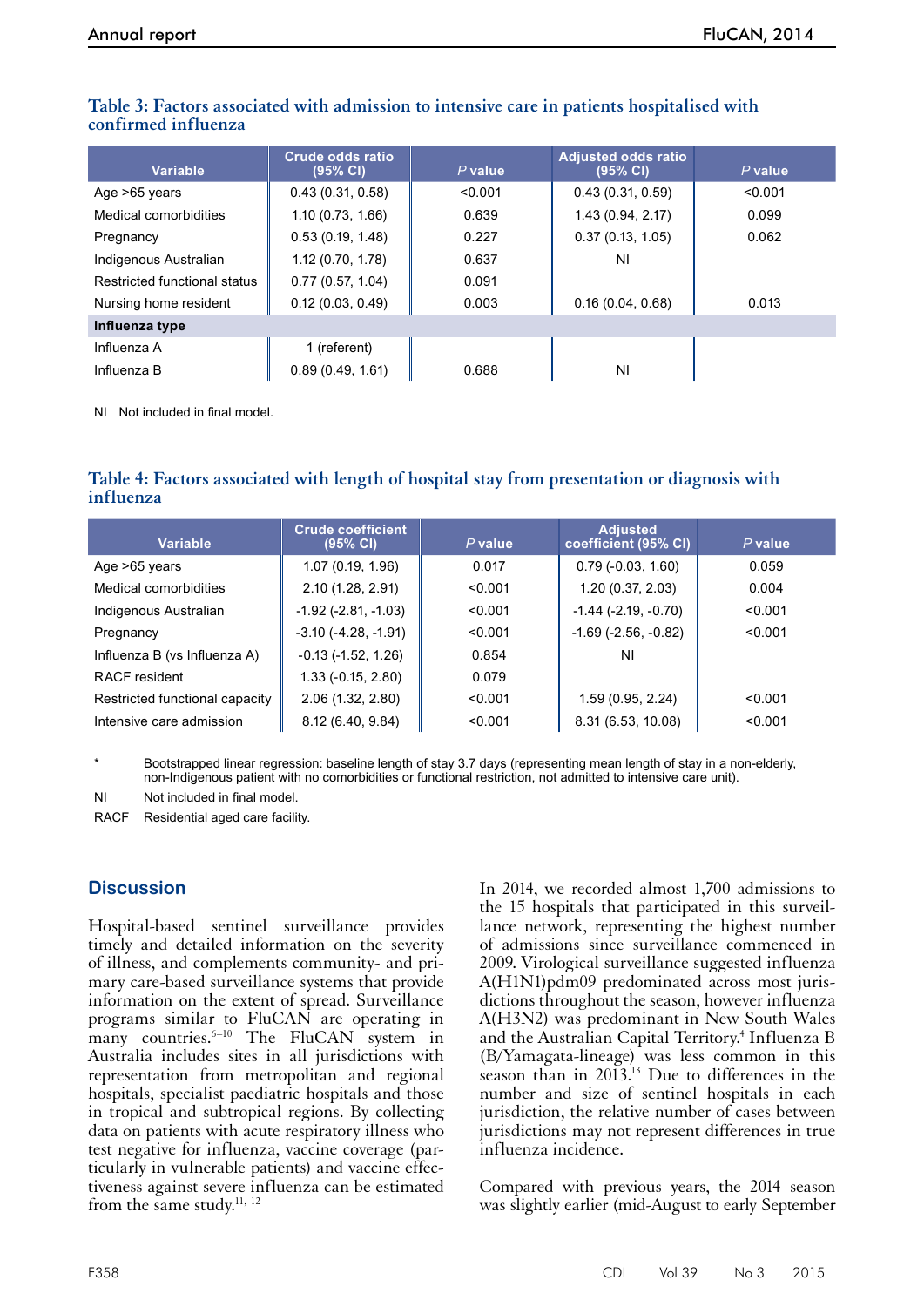compared with mid-September in 2013). Patients admitted in 2014 (47% were over 65 years) were older than in 2013 (32% over 65 years), but had a similar age profile to those in 2012 (46% over 65 years).

In contrast to other studies, we found that the demographic profile and proportion with chronic comorbidities was similar in patients who were admitted to ICU compared with those admitted to the general wards.<sup>14</sup> Older patients were underrepresented in ICU; this is likely to reflect a lower severity of illness, as older patients with mild disease may still require care in hospital. This may also reflect policies discouraging admission of the frail elderly into ICU if deemed futile.

We found that the length of stay was longer in those with more severe illness (ICU admission) and functional impairment. Interestingly, some risk groups (elderly, pregnant, Indigenous Australians) had a shorter length of hospital stay suggesting that the severity of illness is the primary driver for length of stay, rather than underlying risk factors. It may also reflect ascertainment bias in that patients with risk factors may have been more likely to be tested for influenza.

With a mean length of stay of 6.6 days, the patients with laboratory-confirmed influenza detected in this surveillance system represent over 9,870 bed days in the 15 sentinel hospitals. As the hospitals represented in this network represent approximately 12% of the national hospital bed capacity, the cases detected here are likely to represent approximately 15,000 admissions and almost 100,000 bed days nationally. Although the estimate of disease-attrib- utable cost varies widely according to the method of calculation,15 recent Australian costing data suggest that the direct hospital inpatient cost of admis- sions with confirmed influenza is approximately A\$60 million to A\$100 million based on accounting costs.16 This is likely to represent a minimum esti- mate due to influenza case under-ascertainment, healthcare costs incurred following discharge and costs borne by other payers.

There are several limitations to this study. There may be under-ascertainment of influenza due to poor quality sample collection or the lack of use of influenza laboratory tests, despite the diagnosis of influenza having implications for infection control and antiviral use in hospitals. Delayed presenta- tions or secondary bacterial pneumonia may be associated with false negative influenza tests as the influenza infection may be cleared by the time of presentation. Ascertainment in tropical regions is limited by sampling in the winter season only.

In summary, we detected a large number of hospital admissions with laboratory-confirmed influenza

in a national observational study in 2014 compared with previous years. A high proportion of patients with severe influenza, and almost all deaths, occurred in patients with chronic comorbidities. In admitted patients, younger age was associated with ICU admission, highlighting the importance of this under-vaccinated risk group.

# **Acknowledgements**

We thank Ellen MacDonald, Sophie Damianopoulos (Royal Perth Hospital), Ainsley Swanson, Julie Quinn (Monash Medical Centre), Rebecca Davis (The Mater Hospital Brisbane), Patricia King, Christabel Wilson (Westmead Hospital), Sue Dixon, Sue Richmond (Cairns Base Hospital), Tina Collins, Michelle Collins (Princess Alexandra Hospital), Wendy Beckingham, Sammy Xu (The Canberra Hospital), Tara Marshall, Ashitha Kurian, Catriona Doran, Sarah Richards, Mary McAlister, Louise Milazzo, Jenny McGrath (Royal Adelaide Hospital), Amber Smith, Lorissa Hopkins, Douglas Dorahy (John Hunter Hospital), Susan Wagg (Royal Hobart Hospital), Michelle Thompson (Royal Melbourne Hospital), Janine Roney, Leah Christie, Jill Garlick (The Alfred), Kate Ellis (University Hospital Geelong). We acknowledge the support of the Australian Department of Health for funding this system.

# **Author details**

Prof Allen C Cheng, Alfred Health; Monash University, Victoria

Prof Mark Holmes, University of Adelaide, Royal Adelaide Hospital, South Australia

A/Prof Sanjaya Senenayake, Australian National University, The Canberra Hospital, Garran, Australian Capital Territory Prof Dominic E Dwyer, University of Sydney, Westmead Hospital, Westmead, New South Wales

Dr Saliya Hewagama, Alice Springs Hospital, Northern **Territory** 

A/Prof Tony Korman, Monash Medical Centre; Monash University, Victoria

A/Prof Louis Irving, Royal Melbourne Hospital, University of Melbourne, Victoria

Prof Simon Brown, University of Western Australia, Royal Perth Hospital, Western Australia

Prof Grant Waterer, University of Western Australia, Royal Perth Hospital, Western Australia

Dr Cameron Hunter, University of Tasmania, Tasmania

Dr N. Deborah Friedman, University Hospital Geelong, Victoria

Prof Peter Wark, University of Newcastle, John Hunter Hospital, Newcastle, New South Wales

Dr Graham Simpson, Cairns Base Hospital,, Queensland

Prof John Upham, Princess Alexandra Hospital, University of Queensland, Queensland

Dr Simon Bowler, Mater Hospitals, Queensland

A/Prof Kristine Macartney, Children's Hospital at Westmead, New South Wales

A/Prof Christopher Blyth, Princess Margaret Hospital University of Western Australia, Telethon Kids Institute, Western Australia

A/Prof Tom Kotsimbos, Alfred Health; Monash University, Victoria